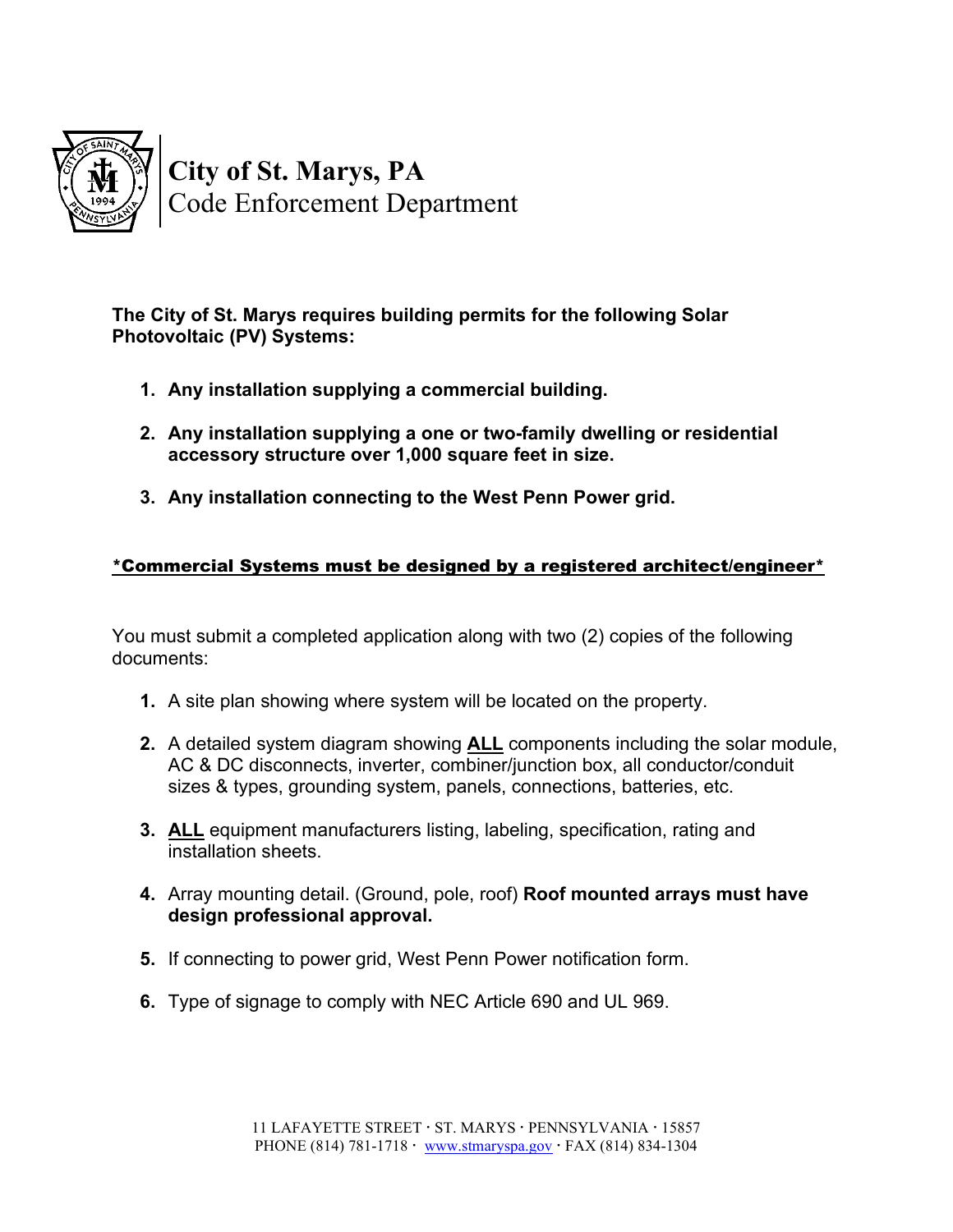## City of St. Marys Solar Photovoltaic Perm it Application

| <b>Office Use Only:</b>                                                                                                                                                       |
|-------------------------------------------------------------------------------------------------------------------------------------------------------------------------------|
| Permit No:<br>Permit Fee:<br>OF SAINT MA                                                                                                                                      |
| Date Issued:<br>Approved:                                                                                                                                                     |
| Approved w/changes:<br>Plan Review Date:<br>1994                                                                                                                              |
| ENNSYLVA<br>Permit Paid Date:<br>Receipt No:                                                                                                                                  |
| $\vert$ Cash<br>Check No:                                                                                                                                                     |
| Owner: Phone: ( )                                                                                                                                                             |
| Worksite Address:                                                                                                                                                             |
| Contractor: Phone: ( )                                                                                                                                                        |
| Contractor Address: North Contractor Address:                                                                                                                                 |
| Design Professional: Phone: ( )                                                                                                                                               |
| DP Address:                                                                                                                                                                   |
| <b>SYSTEM INFORMATION</b>                                                                                                                                                     |
| Residential<br>Type of Installation:<br>Commercial<br><b>Residential Accessory</b>                                                                                            |
| Grid Connected:<br>No<br>Yes                                                                                                                                                  |
| Ground<br>Pole<br>Roof<br>Array Mount:                                                                                                                                        |
| Estimated Cost of PV System: \$                                                                                                                                               |
| As the owner/owner's agent, I hereby certify that the proposed work will conform to the<br>PA Uniform Construction Code, 2014 NEC Article 690 and all applicable laws of this |

Signature:\_\_\_\_\_\_\_\_\_\_\_\_\_\_\_\_\_\_\_\_\_\_\_\_\_\_\_\_\_\_\_\_\_\_\_\_ Date:\_\_\_\_\_\_\_\_\_\_\_\_\_\_\_\_\_\_

jurisdiction.

11 LAFAYETTE STREET · ST. MARYS · PENNSYLVANIA · 15857 PHONE (814) 781-1718 · [www.stmaryspa.gov](http://www.cityofstmaryspa.gov/) · FAX (814) 834-1304